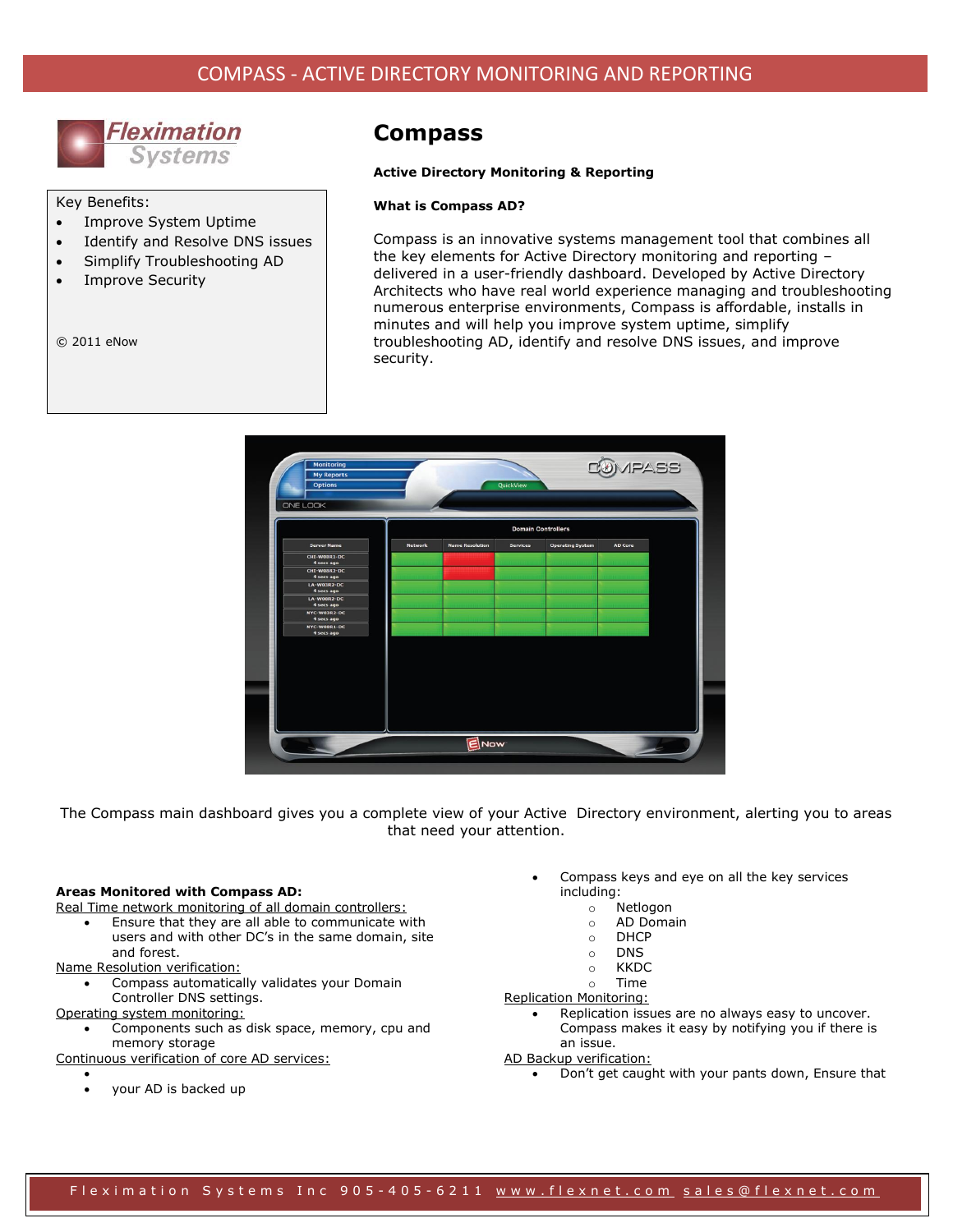| <b>Problems Solved with Compass Monitoring Solutions</b> |                               |  |
|----------------------------------------------------------|-------------------------------|--|
| • Logon failure                                          | • Account lockout             |  |
| · Domain Controller failure                              | • Application failure         |  |
| • Account creation failure                               | · Inconsistent directory data |  |
| • Security policy failure                                |                               |  |

# **Compass AD Reporting**

Compass protects the foundation of your network by continually monitoring and reporting on all the various aspects of Active Directory. With over 30-built in reports, Compass serves as a powerful reporting tool for AD Administrators and Help-Desk Technicians. The user-friendly, web-based interface enables users to easily manage and audit user accounts, groups, controllers and domain controllers. Keep all key members of your team informed through our award winning Personalized Dashboard views that automatically self-generate, always displaying the most current data.

# **Solutions delivered by Compass Reporting:**

- Removes users that have inappropriate access to privileged groups (Schema Admins, Domain Administrators)
- Improve security by ensuring password enforcement
- Reduce amount of work required to submit to HIPPA, SOX and other compliance Audits
- Save time by reducing repetitive and complex tasks associated with AD Management
- Identify and remove inactive user accounts and groups
- Automate reporting activities for Help Desk and AD Administrators

# **Sample Reports Available in Compass AD:**

| Feature Area                         | <b>General Reports</b>                                                  | Feature Area                            | <b>Account Activity</b> |
|--------------------------------------|-------------------------------------------------------------------------|-----------------------------------------|-------------------------|
| All Users Report                     |                                                                         | <b>Inactive Users Reports</b>           |                         |
| Users without managers' Report       |                                                                         | Recently Logged On User Reports         |                         |
| Manager based user reports           |                                                                         | User Never Logged On Reports            |                         |
| Recently Created user reports        |                                                                         | Users Not Logged On in X Days           |                         |
| Recently Modified user reports       |                                                                         | Soon-to-Expire User Accounts Reports    |                         |
| Dial-in Allow Access Report          |                                                                         | Account Never Expiry User Reports       |                         |
| Users with Logon Script Report       |                                                                         | Feature Area                            | <b>Group Reports</b>    |
| Users without Logon Script Report    |                                                                         | Top 10 Largest Groups                   |                         |
| Feature Area                         | <b>User States</b>                                                      | <b>Master Group Reports</b>             |                         |
| <b>Disabled Users Reports</b>        |                                                                         | <b>Administrator Group Reports</b>      |                         |
| <b>Locked Out User Reports</b>       |                                                                         | Groups by Managers                      |                         |
| <b>Account Expired User Reports</b>  |                                                                         | Groups without Managers                 |                         |
| <b>Recently Expired User Reports</b> |                                                                         | Feature Area<br><b>AD Admin Reports</b> |                         |
| Soon-to-Expire User Accounts Reports |                                                                         | Domain Controllers OS/ SP Levels        |                         |
|                                      | <b>Account Never Expiry User Reports</b><br><b>Group Policy Objects</b> |                                         |                         |